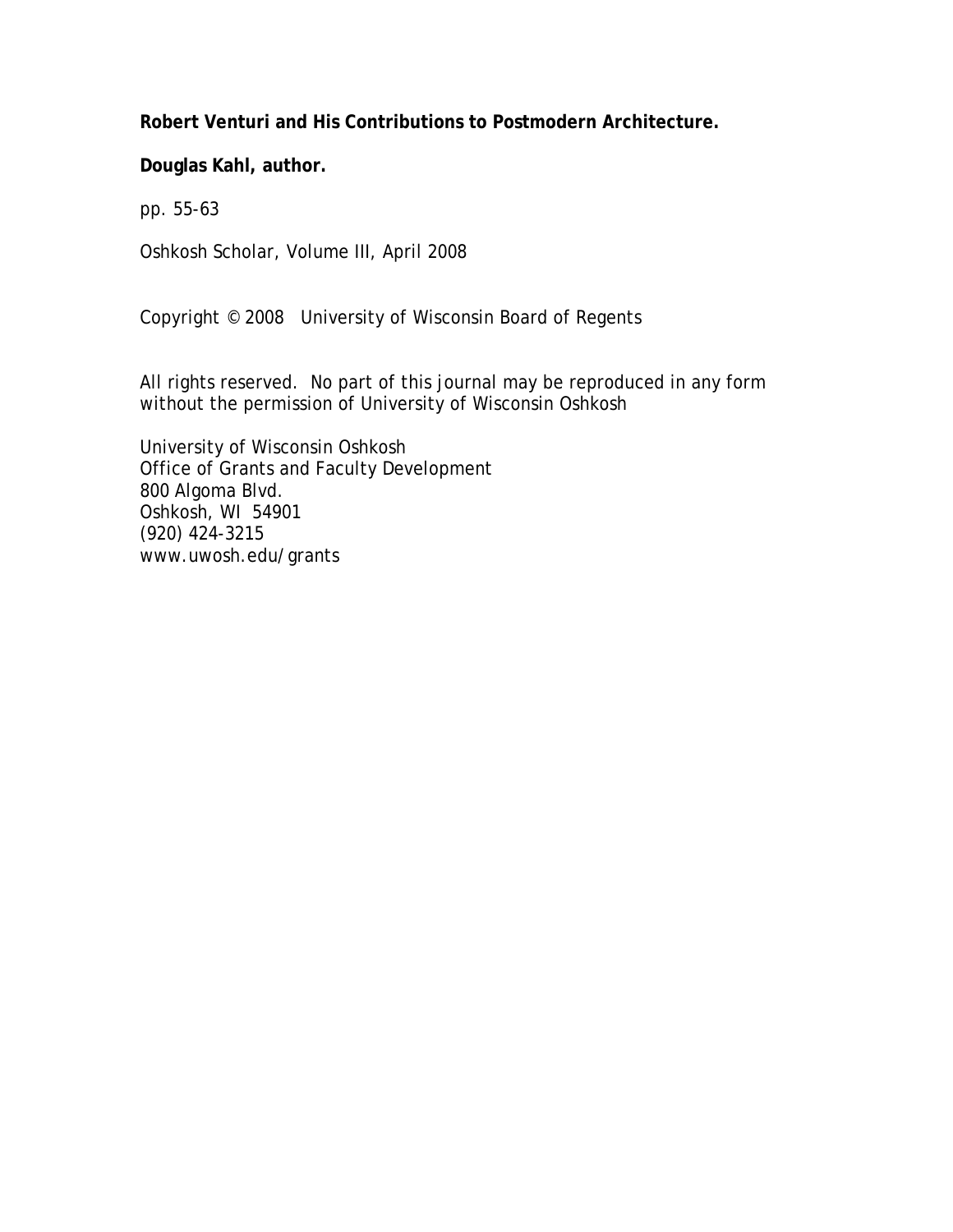# **Robert Venturi and His Contributions to Postmodern Architecture**

## **Douglas Kahl**, author

Dr. Stephen Kercher, History, faculty adviser

Douglas Kahl graduated from UW Oshkosh in January 2007 with a degree in history. He studied the works of architect Robert Venturi and the ripples he created in the architectural community during the 1970s. Douglas has always had an avid interest in architecture, and this research allowed him to cultivate that interest even further. He is currently attending Syracuse University, pursuing a graduate degree in architecture.

Dr. Stephen Kercher is associate professor of history at UW Oshkosh. He is the author of *Revel With a Cause: Liberal Satire in Postwar America* (University of Chicago Press, 2006) and the past director of the Northeast Wisconsin Teachers Academy for the Study of American History. He is currently directing the Black Thursday Oral History Project at UW Oshkosh and initiating research into American political and cultural life during the 1970s.

## *Abstract*

This paper examines the major contributions of architect Robert Venturi to the field of Postmodern architecture during the 1970s. Many of Venturi's buildings were small in stature, designed for a specific location and site, and only large when necessary. Designing for a specific site was not traditionally done during the first half of the 20th century. The Modern movement was a stark, plain, and disengaging form of architecture from which Venturi took enormous strides to distance himself. Venturi's interpretations of what Postmodernism should be included intense historical symbolism from the particular region in which he intended to build. For him, a schoolhouse being designed for the state of Georgia ought to be different from a school being designed for Washington state. The cultural history that a community's citizens share varies intensely from city to city, a realization that Venturi worked to address through Postmodernism. Eventually fed up with the generic feel Modernism projected, Venturi took the quote "Less is more" from Mies van der Rohe, a staunch Modernist architect, and mockingly declared that "Less is a bore." Venturi's brand of Postmodern architecture was anything but boring.

## *Introduction*

Robert Venturi always planned to become an architect (Owens, 1986, p. C13). Born in 1925, he was a summa cum laude graduate of Princeton University. In 1950, three years after graduating, he received his Master of Fine Arts, also from Princeton. Venturi eventually went on to work with some of the great architects of the day, including Louis Kahn and Eero Saarinen. Following that, he spent two years as a fellow at the American Academy in Rome before he opened his own firm in Philadelphia and started teaching at the University of Pennsylvania. Venturi had always been a fan of Italian and English architecture (Owens, 1986, p. C13). By the 1960s,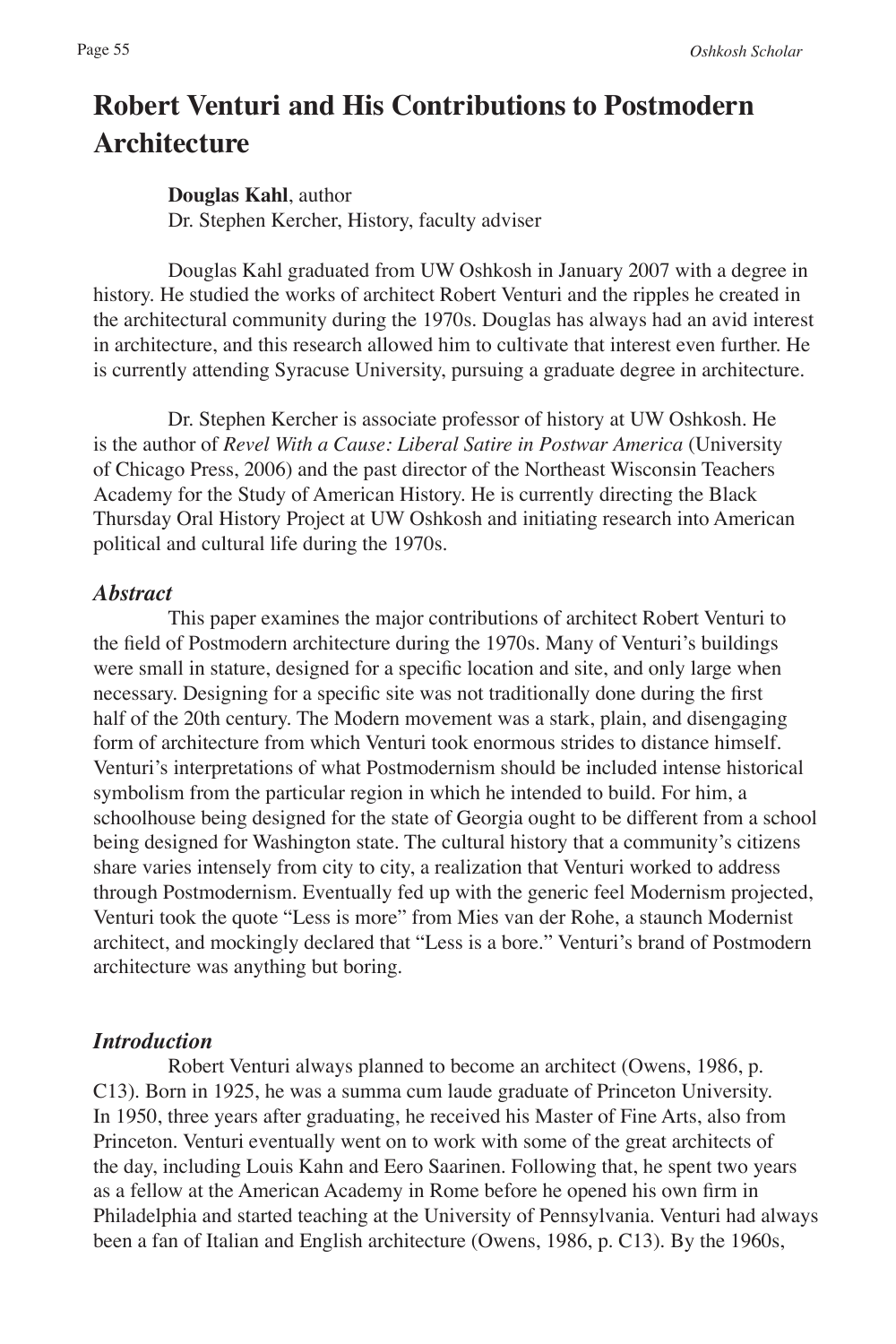he started to question the "blandness" that began to smother the cities of America, a blandness in architecture known as Modernism (Glancey, 2000, p. 198).

## *Venturi's Interpretations: Detail, History, and Symbolism*

In 1966, Venturi published *Complexity and Contradiction in Architecture*, an immensely influential book for all who practiced some form of architecture (Glancey, 2000, p. 198). At first, it appeared to bash Modern architecture and everything it stood for. In reality, this was not the intended message; Venturi was merely explaining his argument against Modernism. He was positive there was something better than the cold and austere straight lines of Modernism. Much of the architectural community, especially those in the Modernist camp, did not receive Venturi's argument with enthusiasm. As a result, he was condemned for his radical deviations from Modernism (Hughes, 1979). Here was a man, along with members of his firm, who had very few buildings of his own to showcase, telling the world that the most popular and seemingly successful movement in architecture over the past several hundred years was flawed.

Venturi attempted to untangle what he perceived as flaws in architectural thinking when he coauthored *Learning from Las Vegas* (1977). This book was his self-described brilliant study of the Las Vegas Strip (Louise, 1971, p. B7). Here he acknowledged that, despite the supposed defects within the Strip, such as the sporadic placement of buildings and parking lots, the Strip was here to stay. Las Vegas helped Venturi learn to look at an existing landscape and then go from there, accepting what he was given. The architectural community was appalled by this notion. Many felt that major boulevards across the country, including the Las Vegas Strip, were inherently flawed and had to be completely altered (Cook & Klotz, 1973, p. 248). Venturi was again branded a rebel.

"Naturally," the rebellious Venturi began during an interview, "we were punished by the architectural establishment for being so vulgar. But we used it as a vehicle to learn about symbolism" (Owens, 1986, p. C13). In 1973, seven years after the release of *Complexity and Contradiction in Architecture*, Venturi freely admitted that he had very few buildings of his own to reference and acknowledged that as a problem to maintaining his credibility (Cook & Klotz, 1973, p. 261). If he was going to try to convince architects and the public of his grand vision for the future, Venturi needed experience to back up his ideas.

Venturi did not write his books to convince anyone of anything; he did not even consider himself to be a good writer (Cook & Klotz, 1973, p. 247). His books were written so he could better understand the world of architecture. Through his research, Venturi discovered that successful architecture did employ symbolism that was native to a particular area. He was referring to a society's vernacular, the common techniques, styles, and traditions that could be used for constructing a building in a specific region (Hoeveler, 1996, p. 93). As a result, he was cited as "the first major American [architect] to give impetus to vernacular styles" through his writings of the 1960s (Giovanni, 1983, p. B3). It is interesting to realize that Venturi was the first to take this stance, a stance that seems only natural in retrospect.

In *Learning from Las Vegas*, Venturi stated that "Many architects find the vernacular of the middle class of America to be so repugnant, distasteful, and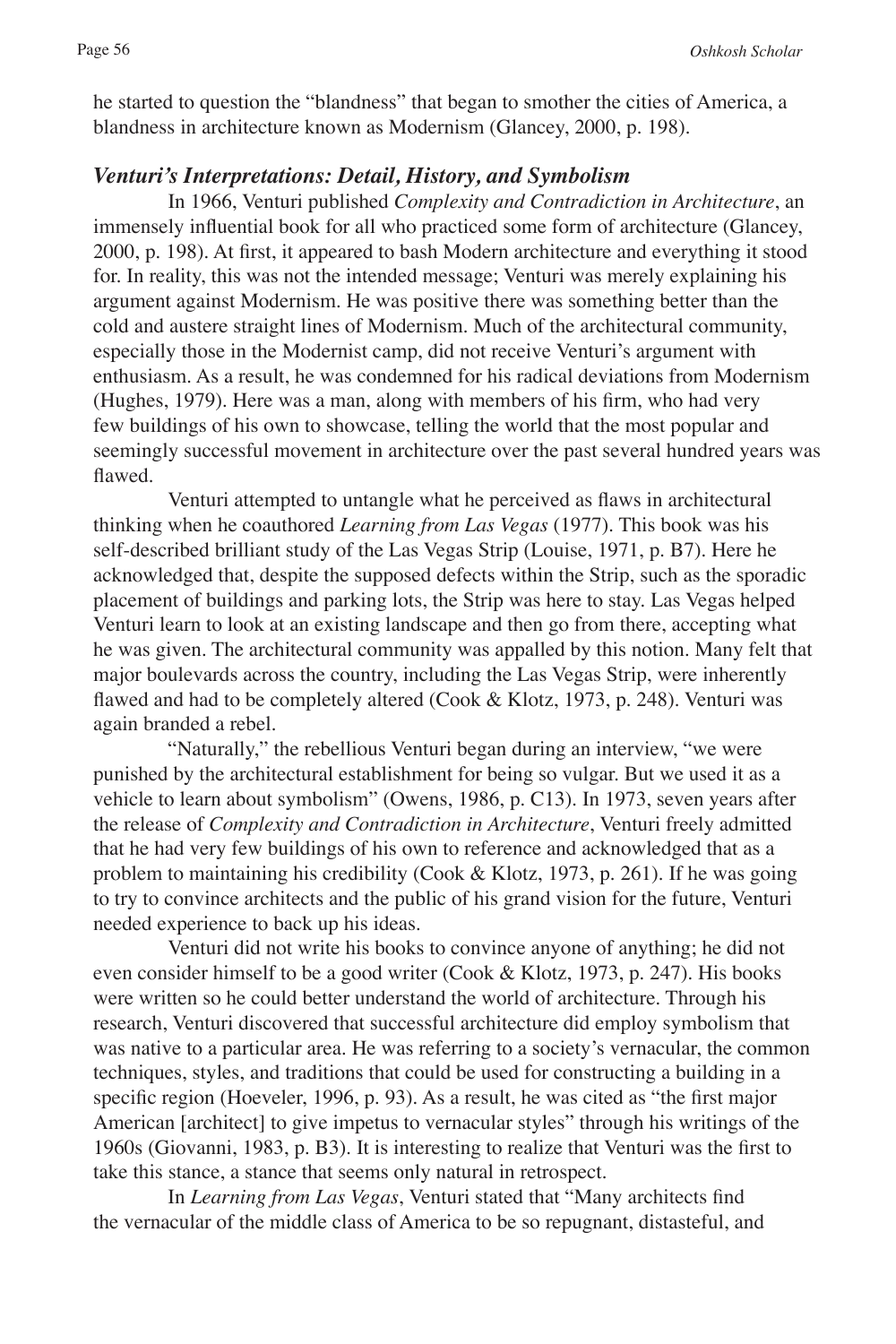unappealing that they have a difficult time in examining it open-mindedly to discover its true functionality" (1977, p. 153). He previously surmised in *Complexity and Contradiction in Architecture* that the "desire for a complex architecture, with its attendant contradictions," was fundamentally a reaction to Modernism and the architecture of the 1960s and 1970s (1966, p. 19). He recognized that most people yearn for the use of symbolism within their buildings, a kind of symbolism that they could understand. Venturi believed that middle-class Americans preferred homes "that [were] nostalgic echoes of the past, rather than those dwellings that [were] 'pure' and austere statements of orthodox Modernism" (Carren, 1982, p. 30). While Venturi conceded that his buildings were never thought of as monuments, they were more successful than the Modernist behemoths because everyday people could relate to them in a much more personal way. Simply put, Venturi believed that "good architecture is regional architecture" (Giovanni, 1983, p. B3). He had identified a breach in the acceptance of Modern architecture by the American public and believed his new style, a style that involved tradition and history, was the best way to fill it. Modernism had become "stale and rigid," according to Venturi, and his new style of architecture offered a way out ("American Wins," 1991, sec. 7, p. 4).

To be clear, Venturi had no intention of creating a signature style. Unlike many architects of the 1970s, and even in the following decades, he was not out to make a name for himself. Venturi stated that he and his firm "don't try to do a signature... that can be a real egotistical thing" (Klass, 1992, sec. 7). He explained that "It used to be considered a sign of weakness if your buildings were different, without the architect's personal vocabulary stamped on it" ("American Wins," sec. 7, p. 4). Venturi pushed the envelope in this area, making difference and variety more accepted. His style of architecture worked to provide the best possible building for a given site, offering a type of double coding that mixed traditional symbolism with modern building techniques, all to make the structure more readable to a broader regional audience. Venturi stated that "The main approach of mine, of our firm, is that we have emphasized an architecture which promotes richness over simplicity" (Owens, 1986, p. C13).

Venturi concluded that the simple façades of Modern architecture were not engaging enough. Instead he chose to showcase specific aspects such as colored brick patterns within the walls of his structures. As long as they were appropriate for the project, Venturi was intrepid in his use colors and patterns in his designs (Owens, 1986, p. C13). This love of richness and symbolism in design was apparent in Venturi's Sainsbury Wing addition to London's National Gallery, a work that was greeted with much praise (London National Gallery, 2006). Because of his flexibility in his architectural program, he was selected to design the new addition where he incorporated themes from the existing structure, but the addition was noticeably different. The new design maintained many of the exterior themes from the existing façade but also incorporated a vast array of skylights and an irregularly shaped and non-symmetrical floor plan. Like Prince Charles of England, Venturi shared the same "disdain" for the simplicity of Modernism (Owens, 1986, p. C13).

In another project, Venturi was commissioned to design an addition to the Allen Memorial Art Museum at Oberlin College in Ohio. As with the Sainsbury Wing addition, Venturi and his staff achieved the goal of designing an addition that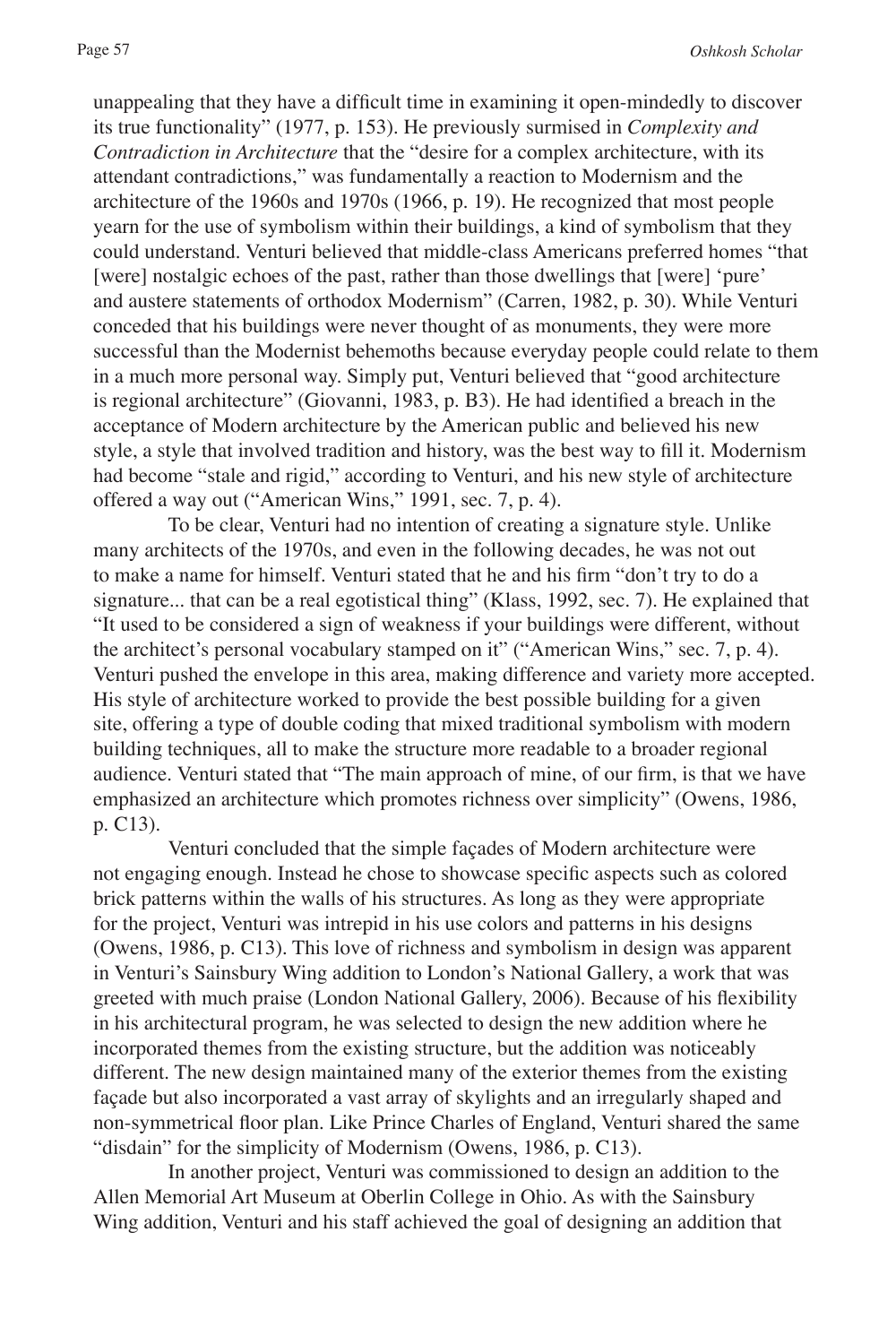conformed to a series of interior uses but avoided stealing the original building's significance by emphasizing specific qualities of the "architectural gem" (Miller, 1977, p. D1). The addition to the Allen Memorial Art Museum was opened to the public in 1977 and was seen as one of the "finest examples of postmodern architecture in the United States" (Allen Memorial Art Museum at Oberlin College, 2006). Venturi's addition, with its inventive use of ornamentation and symbolism, generously complemented the original Tuscan-style building to which it had been attached.

Along with these additions, Venturi produced a series of smaller buildings during the 1970s—most of which are not known by most Americans. Regardless of their lack of recognition, some of Venturi's proudest achievements were "houses that look[ed] like houses." He wanted to create fire stations that looked like fire stations and hospitals that looked like hospitals. Venturi admitted that what he and his firm were doing "horrified people," particularly Modern architects, (Klass, 1992, sec. 7).

Venturi designed buildings that were seemingly ordinary looking and that were not revolutionary like Modern style buildings, with their excessive simplicity. In creating a home in the traditional vernacular, he spoke directly to a local population. But by embracing commonality and ordinariness in his architecture, Venturi had, in fact, taken a revolutionary path of his own. What he did with his style of architecture was unlike anything people had been accustomed to throughout much of the 20th century. Naturally, it took a fair amount of time for the architectural community to digest it.

With everything he held dear, Venturi incorporated history and relevant, yet simple, ornamentation into his designs. However, while he was a staunch advocate of his use of history, he had urged a more symbolic, rather than literal, representation (Smith, 1975, p. 1). In essence, if Venturi had been commissioned to plan an addition to the White House in Washington or some other iconic building, he would not try to create a duplicate image of the White House. Instead, he would use the most current construction methods available to create a design that incorporated themes from the White House; he would create a representation to complement the character of the existing mansion (Anderson, 1990, p. 72).

In 1975, Venturi and his firm were hired to revitalize a boardwalk-type shopping center in Galveston, Texas, known as The Strand. Here, Venturi and his staff took many of the Art Deco and 19th century-style buildings into consideration but realized that a single style of historic architecture could not be favored over the other in the revitalization. As a way to unify the neighborhood, a series of color schemes was proposed, the original canopied walkway was reconstructed, and a visually engaging signage system was created (Taraila, 1976, p. 10). The result was a unique cross design that helped an ailing neighborhood reclaim its former footings. Not only in Galveston, but in all locations where Venturi chose to work, he formed a type of hybrid architecture, incorporating bits and pieces of the past with bits and pieces of the present, to produce a different result each time. "I like elements that are hybrid rather than 'pure,'" Venturi commented, "compromising rather than 'clean,' distorted rather than 'straightforward'... I am for the messy vitality over obvious unity" ("American Wins," 1991, sec. 7, p. 4).

Venturi created a successful design, one that incorporated history, symbolism, and tradition through exhaustive research. He and his staff would travel to the city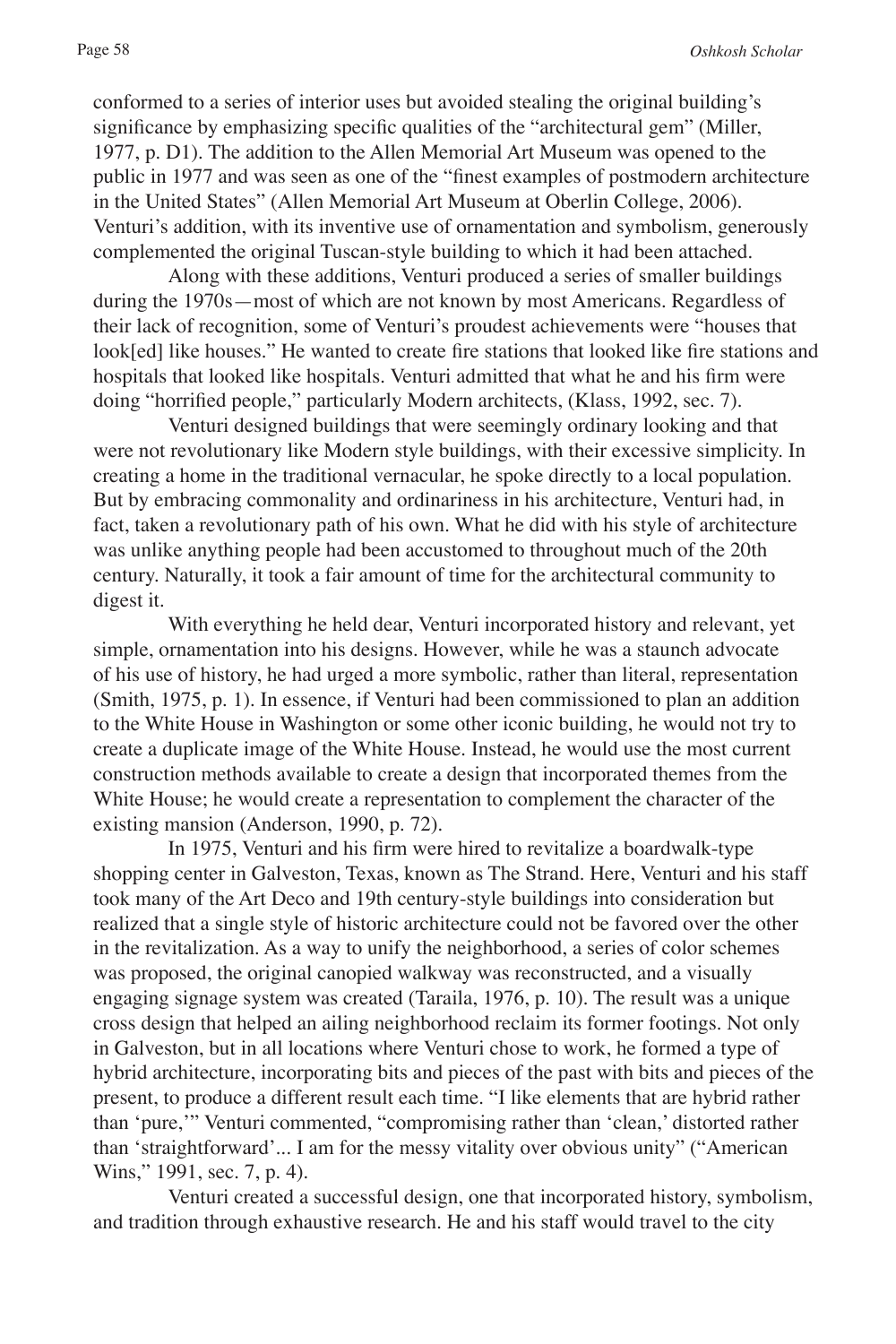for which their design was intended and meet with the local residents to discover the attitude and feel of the city ("American Wins," 1991, sec. 7, p. 4). "Small details loom large" and they are "the hardest thing to get," but the only way to success was to have an in-depth understanding of the local environment (Klass, 1992, sec. 7). Venturi's attention to detail has been a major contributing factor to his success since the 1970s.

In the late 1950s, already hinting at his eventual shift to Postmodernism, Modern architect Philip Johnson declared, "You cannot not know history" (Hughes, 1979). Johnson's proclamation offended orthodox Modernists, but he eventually realized that history binds people together and found that Modernism offered no outlet to express historical relevance. Venturi understood Johnson's historical desires better than most architects did and later incorporated the same convictions into his own style of Postmodern architecture. He believed that successful architecture had to be undertaken by those who understand their history. Venturi pointed out in a 1990 interview that "most architects don't (know their history) today." As a consequence, he continued, the resulting architecture displays a "kind of lifelessness" and "lack of vitality" (Anderson, 1990, p.72). What is essential in understanding why Modernism failed to relate to the general population is that it was lifeless and bland and held no significance for anyone. In the same interview, Venturi commented on how "Modernism involved a minimalist approach," so there was hardly room for historical symbolism to be included in a Modern-style building (Anderson, 1990, p. 78).

Since Venturi's designs varied a great deal from project to project, there was no one right or wrong piece of ornamentation that could be used. Each of his buildings was different from all others because the specific historical factors from a given region contributed to the symbolism that Venturi included in his work. Because he aimed to include symbolism in his designs, a wide range of people appreciated and understood his traditionally inspired buildings. His symbolism came from influences such as local materials, local building traditions, climate, and the overall building site (Giovanni, 1983, p. B3). These elements came together in his mind to create a unique hybrid architecture, one that many people came to call Postmodernism.

Other architects following in Venturi's footsteps recognized the importance of using symbolism. Author and architect Cesar Pelli stated that "Postmodernism reminded us that buildings have symbolic roles to play, that character may be more important than aesthetic composition" (1999, p. 47). Pelli continued by reemphasizing the importance of the use of history and tradition in architecture, saying "that we perceive buildings not only with our eyes but also with our memory" (p. 47). People often make comparisons between new and old buildings and there comes a moment when those people decide whether or not they do in fact like the building. A building is prone to be more successful and well-liked if its audience and everyday users can relate to it. Pelli understood the need for history, tradition, and symbolism—just as Venturi did.

Modernism employed symbolism through I-beams and repetitive window patterns and sheets of glass covering massive skyscrapers. The creation of space had become the paramount issue for Modernists. They had submerged all remnants of symbolism, and as Venturi explained, Modern buildings had essentially become symbols in themselves (1977, p. 103). He further went on to say that "Modernist architects [were] building for themselves as opposed to the rest of society." Unlike the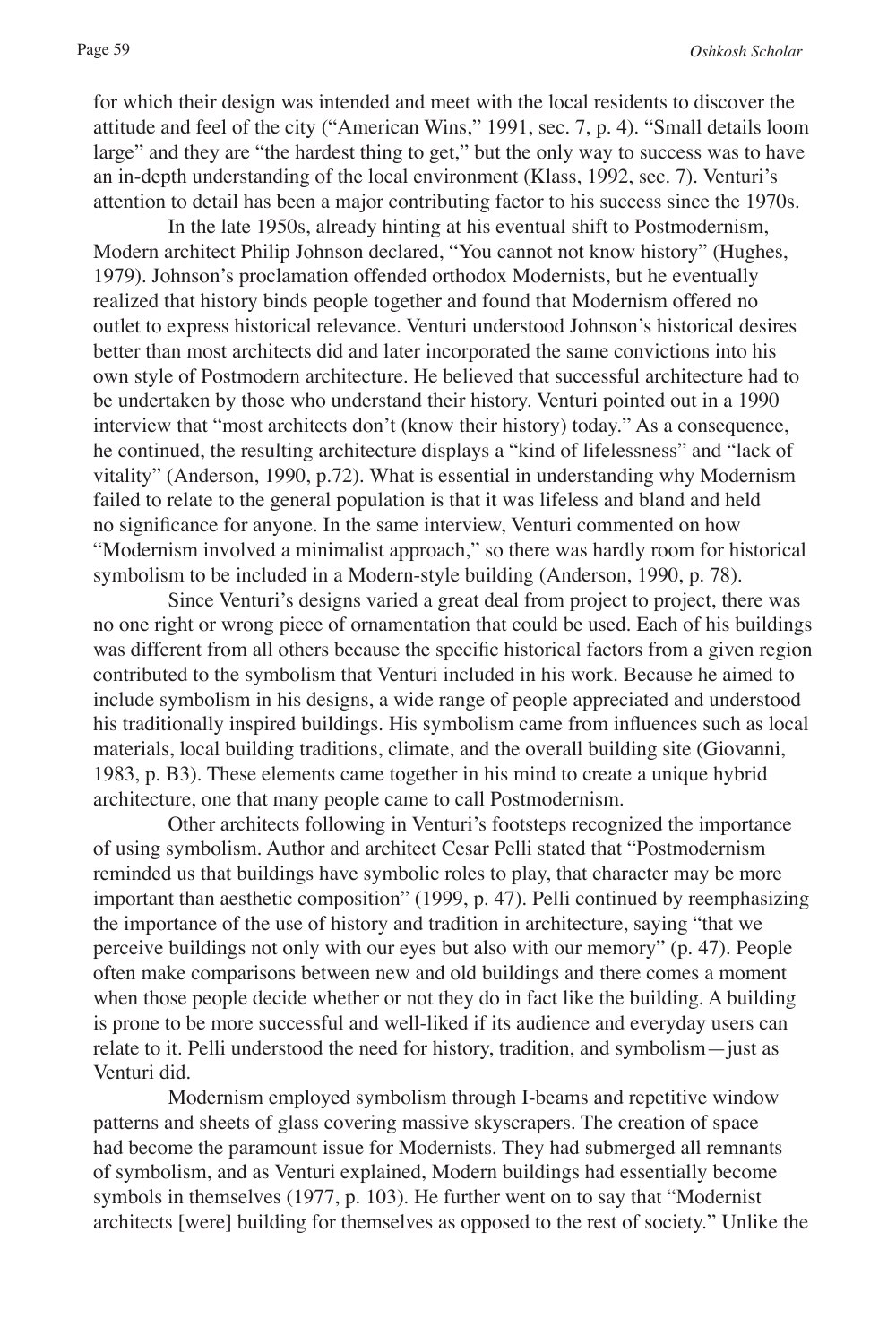Modernists, Venturi wanted to acknowledge the "silent white majority of architecture" and create designs that spoke to as many people of a particular region as possible through his use of architectural symbolism and tradition (p. 154).

Perhaps one of Venturi's better-known smaller buildings is the Vanna Venturi House, a home he designed for his mother, constructed in 1964. The house is the type of hybrid that Venturi so often sought to create in his life's work. By combining influences from American tradition with elements from European symbolism, he created a house that maintained the pitched roof—common in much of the United States—with a centered front entrance and a chimney on top. One of Venturi's critics later described the house as "a child's drawing" ("American Wins," 1991, sec. 7, p. 4). The criticism was mainly due to the building's nonstructural broken arch above the front entrance. But in spite of the criticism, it was arguably one of Venturi's greatest achievements, one that has become a subject of study for architects and students around the globe.

The Vanna Venturi House may have been more of a source of influence for others than Venturi was willing to admit. Today the house looks like it may have been a precursor to Philip Johnson's AT&T Building (now the Sony Building) in New York City. The classic and easily recognizable Chippendale pediment that caps off the AT&T Building is reminiscent of Venturi's roof design for the Vanna Venturi House. By the 1970s, other architects were already beginning to emulate Venturi. With the success of Venturi and the new form of Postmodern architecture that he helped develop, a page was turned in the history of architecture.

## *Conclusions: Who are the Real Postmodern Architects?*

Venturi himself probably disagrees with the categorization of Postmodernism that much of the architectural community has come to accept. He explicitly stated that while others term him a Postmodernist, he considers himself an architect of the Classical tradition of Western architecture (Venturi & Brown, 1984, p. 110).

Numerous architects, each with a style of architecture that protests the foundations of Modernism, have been lumped together under the term of Postmodernist. As author Robert Hughes stated, "There is no common style" (1979). Hughes cited a line from a book by Charles Jencks, *The Language of Post-modern Architecture* (1977), in an effort to describe the accepted primary definition of what constitutes a Postmodern building: "'any building with funny kinks in it, or sensuous imagery' has come to be labeled as Postmodern." Hughes stated that Jencks was not particularly fond of this definition and that it should revolve around buildings that are "hybrid[s] ...designed around historical memory, local context, [and] metaphor." On this point, Venturi would likely agree.

It should be noted, too, that Venturi considers Postmodernism to be just as rigid and inflexible as Modernism (Anderson, 1990, p. 78). Both movements, as defined by others on the outside, adhered to a specific vocabulary and a unified way of doing things. This was not what Venturi had intended to convey through his writings. Venturi's wife, Denise Scott Brown, stated in an *Architectural Digest* interview, "the Postmodernists have taken out of what we've done only what they wanted" (1990, p. 74). Brown also referred to the fact that many Postmodernists adhered to the idea of including historic symbolism in a design or building, but that it does not always have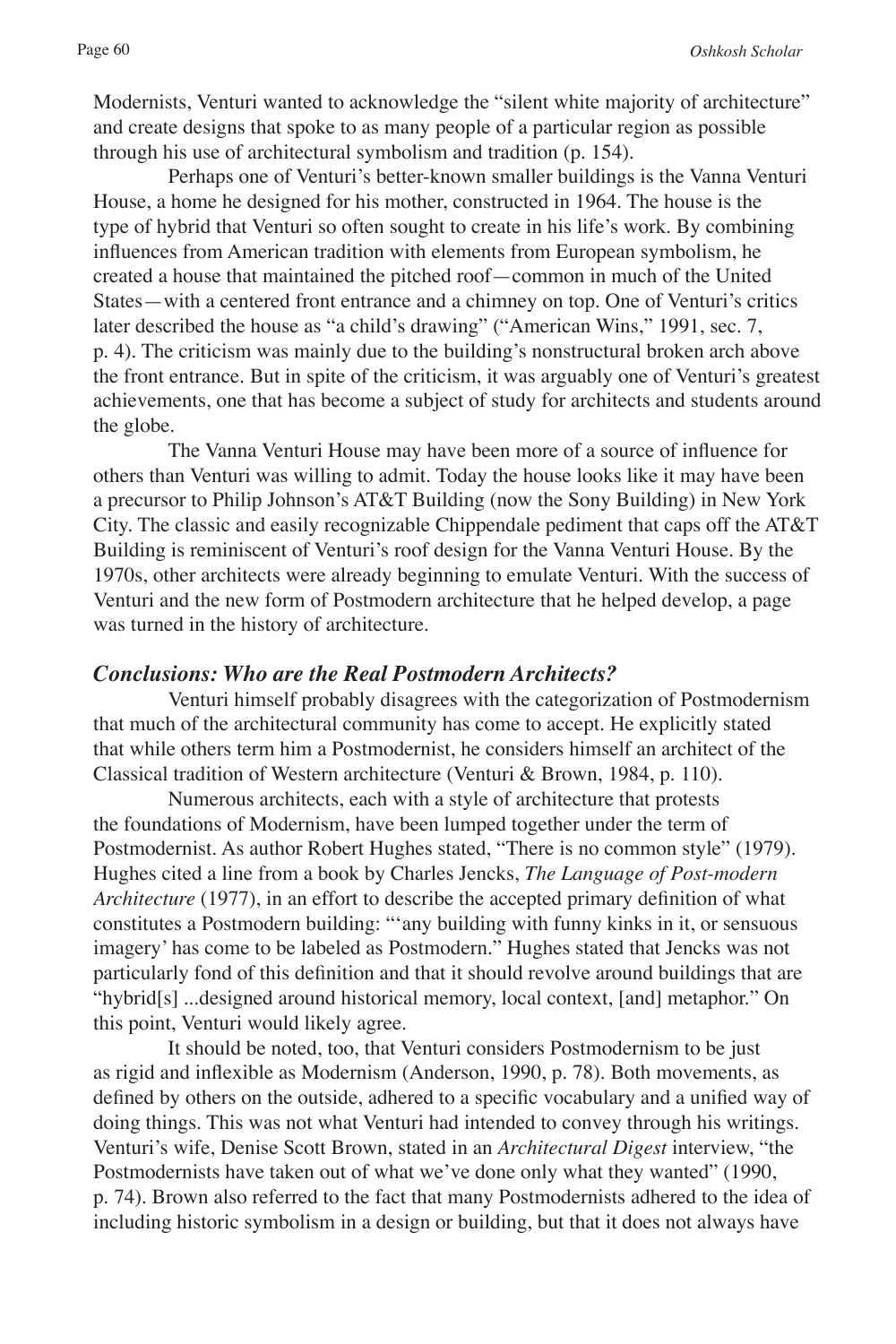relevance. She continued by saying that the Postmodernists "missed a lot of what we wrote and said" (p. 74). Venturi and his wife concluded this interview by expressing regret for other architects' misinterpretations.

In *A View from Campidoglio: Selected Essays 1953-1984* (1984), Venturi declared:

> Architecture can be many things, but it should be appropriate. It should have cultural relevance. It is necessary to make this obvious point because today's architecture is frequently arbitrary in its symbolism. Architects who indulge their preferences for esoteric and exotic symbols tend to produce an architecture of whimsical pavilions and picturesque follies that makes insufficient reference to the diversities and subtleties of taste cultures at hand, or to the context of place which should give substance to form. (p. 110)

Venturi may have been referring to the works of Michael Graves and Frank Gehry, two well-known and successful architects. Graves is probably the best known self-described Postmodern architect. He is responsible for the Portland Building in Portland, Oregon, and the Swan and Dolphin Resort at Walt Disney World in Orlando, Florida. Both buildings by Graves, as well as numerous others, have a playful cartoon feel to them. While Graves' buildings may have history and symbolism mixed into their designs, they display the same irrelevant symbolism that Denise Scott Brown mentioned in her interview with *Architectural Digest*.

Gehry, with his flare for Deconstructivism, exhibited traits that were generally undesirable to Venturi, who declared that he does not "feel sympathetic toward Deconstructivism." Venturi also stated that he does "not like the incoherence or arbitrariness of incompetent architecture, nor precious intricacies of picturesqueness or expressionism" (Anderson, 1990, p. 82). As Jonathan Glancey described in *The Story of Architecture* (2000), the threat of Postmodernism falling "into the realm of visual puns and gimcrack design" was very real, and in fact it did (p. 199). With architects such as Gehry and Graves at the helm of Postmodernism, there was nothing to hold them back from creating buildings that continuously pushed the limits of the architectural community.

The tenets that Venturi developed were not wholly adhered to, and many of them were taken out of context and exaggerated. Despite these setbacks, though, Venturi continues to produce designs of exceptional quality that exhibit symbolic traditions passed down through cultures, as well as new and innovative building techniques of the present. Ada Louise commented that all of Venturi's buildings are "intensely personal, idiosyncratic and arbitrary, done in an intelligent but totally unsettling way" (1971, p. B7). While Venturi may not describe himself as a Postmodern architect, he is because he stepped away from the staleness of Modernism. Any architect from the 1960s through the 1980s who took such a step is in essence a Postmodernist.

Venturi and a few other architects identified a problem in American society and took steps to solve it. Architecture is a voice for future generations to listen to; it speaks of the values and beliefs held by a society. Modernism failed to convey the needs, wants, desires, and values of American society because it was not a form of architecture specifically intended for them. Postmodernism, in its various forms,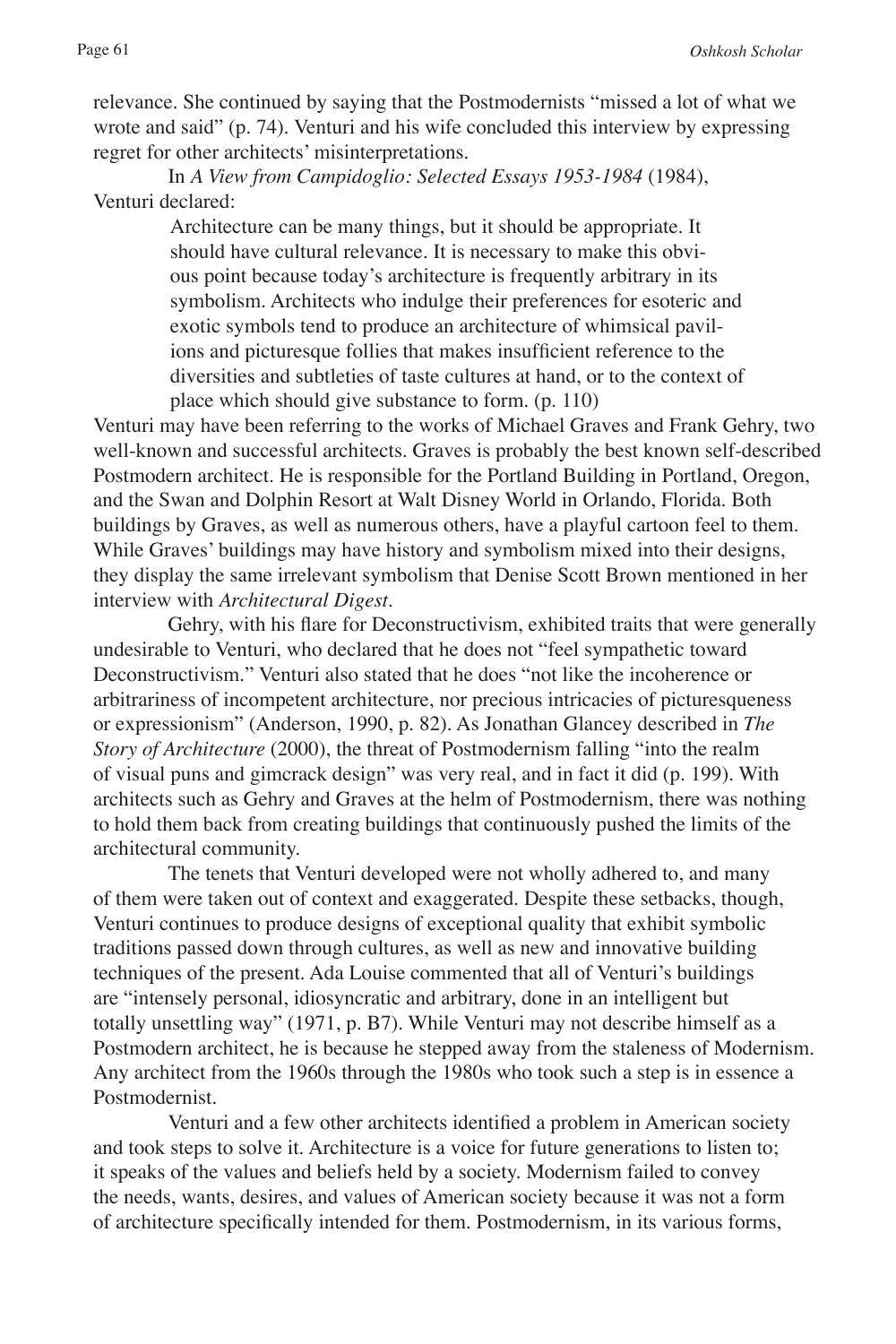helped to address the issue of unresponsive architecture. So far, Venturi's version of Postmodernism has arguably been the most successful. Through his architectural program, he included relevant symbols and traditions in his designs, creating a hybrid architecture, unique each time he began a new project. Venturi is a Postmodern architect who during the 1970s succeeded in addressing the ailments of society through architecture with designs aimed at the local level. To this day, he continues to stand above his contemporaries—a unique architect.

#### *References*

Allen Memorial Art Museum at Oberlin College. *About our building*. (December, 2006). Retrieved December 5, 2006, from http://www.oberlin.edu/amam/building.html

American wins top award for architecture. (1991, May 26). *Chicago Daily Herald*, sec. 7, p. 4.

- Anderson, K. (1990). Robert Venturi and Denise Scott Brown speak out on issues of Urban Contextualism, Postmodernism, and "Willful Disharmony." *Architectural Digest*, *2*, pp. 72, 74, 78, 82.
- Carrren, L. (1982, June 10). Has a "style" run out of steam? *Annapolis, Maryland Capital*, p. 30.
- Cook, J., & Klotz, H. (1973). *Conversations with architects*. New York: Praeger Publishers.
- Giovanni, J. (1983, September 23). Rise of likable building tradition, a building style once snubbed. *New York Times*, p. B3.
- Glancey, J. (2000). *The story of architecture*. New York: Corling Kindersley Publishing.
- Hoeveler, Jr., D. (1996). *The Postmodenist turn: American thought and culture in the 1970s*. New York: Twayne Press.
- Hughes, R. (1979, January 8). Doing their own thing [Electronic version]. *Time*.
- Klass, T. (1992, January 12). Small details make big difference for noted architect. *Chicago Daily Herald,* sec. 7.
- London National Gallery. *Sainsbury Wing Addition*. (2006, November). Retrieved on November 14, 2006 from http://www.nationalgallery.org.uk/about/building/sainsbury/intro1.htm
- Louise, A. (1971, October 10). Call it "pop mannerism." *Lowell, Massachusetts Sunday Sun*, p. B7.
- Miller, G. (1977, January 16). Oberlin's Art Museum's new wing is dedicated. *Elyria, Ohio Chronicle Telegram*, p. D1.
- Owens, M. (1986, June 15). Abandoning simplicity: Architectural firm sees a bold, bright pattern in the future. *Doylestown, Pennsylvania Intelligencer*, p. C13.
- Pelli, C. (1999). *Observations for young architects*. New York: Monacelli Press.
- Smith, D. (1975, July 18). \$12 million tag on Strand work. *Galveston, Texas Daily News*, p. 1.
- Taraila, Stanley. (1976, November). Signs that the Stand can. *Journal of Architectural Education*, *30,* pp. 9-11.